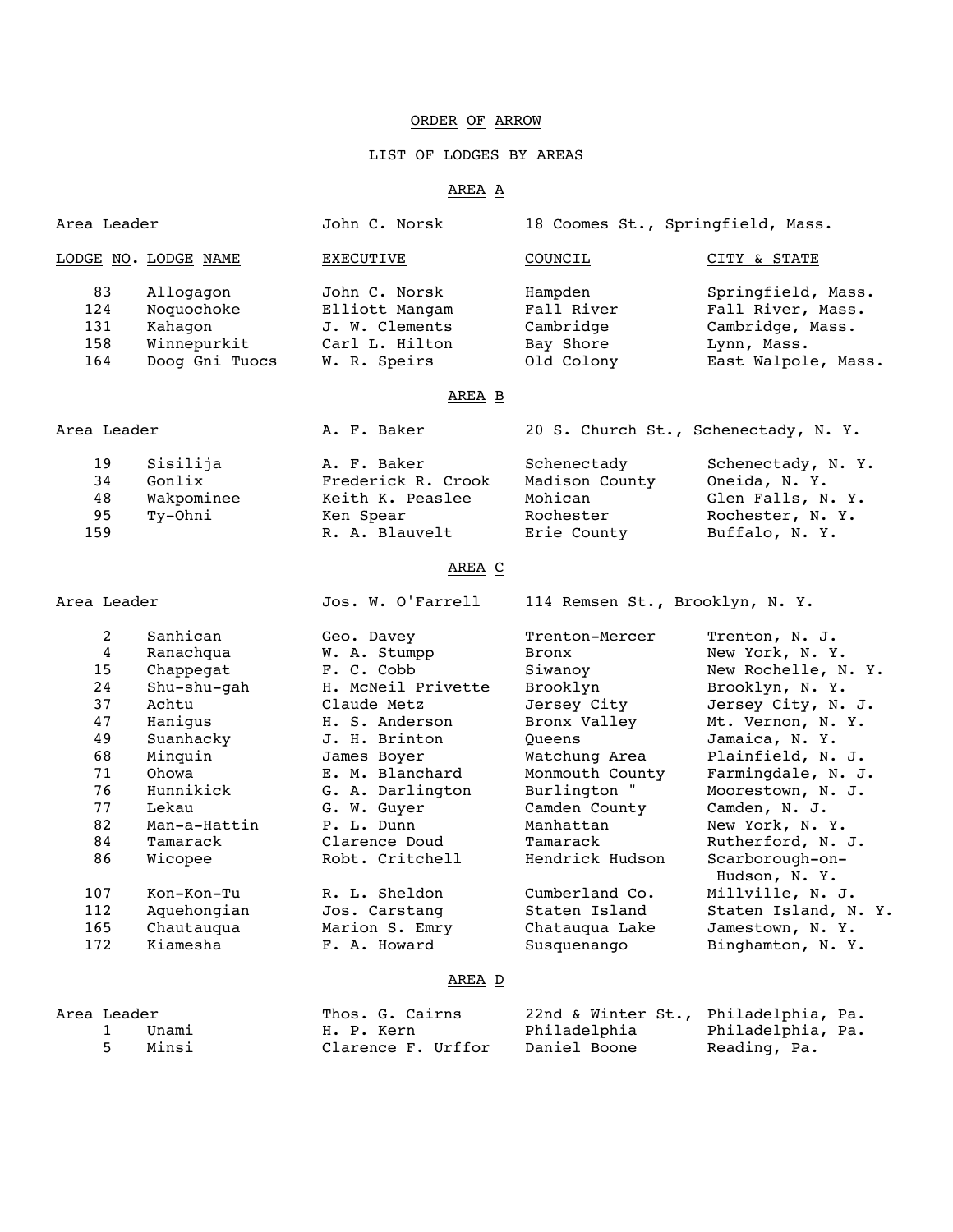-2- AREA D (Cont'd.)

|             | LODGE NO. LODGE NAME | <b>EXECUTIVE</b>                   | COUNCIL                  | CITY AND STATE                                |
|-------------|----------------------|------------------------------------|--------------------------|-----------------------------------------------|
| 12          | Nentico              | W. P. Bradley                      | Baltimore                | Baltimore, Md.                                |
| 18          | Wyona                | Earl Blake                         | Columbia-Montour         | Berwick, Pa.                                  |
| 22          | Octoraro             | T. J. Price                        | Chester County           | West Chester, Pa.                             |
| 33          | Ajapeu               | Robt. B. Goeller                   | Bucks County             | Doylestown, Pa.                               |
| 39          | Swatara              | James Fontress                     | Lebanon County           | Lebanon, Pa.                                  |
| 43          | Delmont              | Rex. I. Gary                       | Valley Forge             | Philadelphia, Pa.                             |
| 44          | Pohopoco             | Henry Faucett                      | Lehigh County            | Allentown, Pa.                                |
| 103         | Juniata              | Kenyon Woody                       | Juniata Valley           | Lewistown, Pa.                                |
| 125         |                      | Don D. Rankin                      | Schuylkill               | Pottsville, Pa.                               |
| 161         |                      | H. F. Cotey                        | Piedmont Area            | Lynchburg, Va.                                |
|             |                      | AREA E                             |                          |                                               |
| Area Leader |                      | Jack Foster                        |                          | Hays Bldg., 705 McClure St., Homestead<br>Pa. |
| 6           |                      | Tamegonit [Wagion] J. Thomas Ewing | Westmoreland-<br>Fayette | Greensburg, Pa.                               |

|     |            |                    | rayette          |                  |
|-----|------------|--------------------|------------------|------------------|
| 46  | Eriez      | Jack Taylor        | Erie             | Erie, Pa.        |
| 57  | Kuwewanik  | Andy T. Benson     | Allegheny        | Pittsburgh, Pa.  |
| 67  | Anicus     | J. A. Brunton, Jr. | East Boroughs    | Wilkinsburg, Pa. |
| 130 |            | J. C. Foster       | Homestead        | Homestead, Pa.   |
| 139 | Ah'tic-Elk | John H. Keller     | Bucktail         | DuBois, Pa.      |
| 168 |            | Wm. F. Livermore   | Butler Armstrong | Butler, Pa.      |
|     |            |                    |                  |                  |

# AREA F

| Area Leader |             | Robt. H. Heistand | 26 N. Grant Ave., Columbus, Ohio |                  |
|-------------|-------------|-------------------|----------------------------------|------------------|
| 93          | Katinonkwat | Robert Heistand   | Central Ohio                     | Columbus, Ohio   |
| 109         | Scioto      | H. W. Wagner      | Scioto Area                      | Portsmouth, Ohio |
| 114         | Stiqwandish | W. A. Friend      | Northeast Ohio                   | Geneva, Ohio     |
| 121         | Wyandota    | F. P. Strother    | Harding Area                     | Marion, Ohio     |
| 123         | Zitkala-sa  | H. Saun           | Louisville                       | Louisville, Ky.  |
| 145         | Raccoon     | Tom C. Venable    | Mound Builders                   | Middletown, Ohio |
| 151         |             | Theodore Foley    | Akron Area                       | Akron, Ohio      |
| 155         | Nipperine   | O. R. Harader     | Northern Ky.                     | Covington, Ky.   |

# AREA G

| Area Leader |            | Geo. L. Simcox     |              | 1914 Sixth Ave., Birmingham, Ala. |
|-------------|------------|--------------------|--------------|-----------------------------------|
| 50          | Cherokee   | Geo. L. Simcox     | Birmingham   | Birmingham, Ala.                  |
| 111         | Wa-Hi-Nasa | A. J. Anderson     | Nashville    | Nashville, Tenn.                  |
| 135         | Achunanchi | L. E. Hood         | Choccolocco  | Anniston, Ala.                    |
| 149         | Caddo      | A. C. Gaskin       | Norwela Area | Shreveport, La.                   |
| 160         | Ouapaw     | J. V. Dabbs        | Ouapaw Area  | Little Rock, Ark.                 |
| 166         |            | Henry N. Brown III | Calcasion    | Lake Charles, La.                 |
| 169         | Pushmataha | Kirk Henry         | Pushmataha   | West Point, Miss.                 |
|             |            |                    |              |                                   |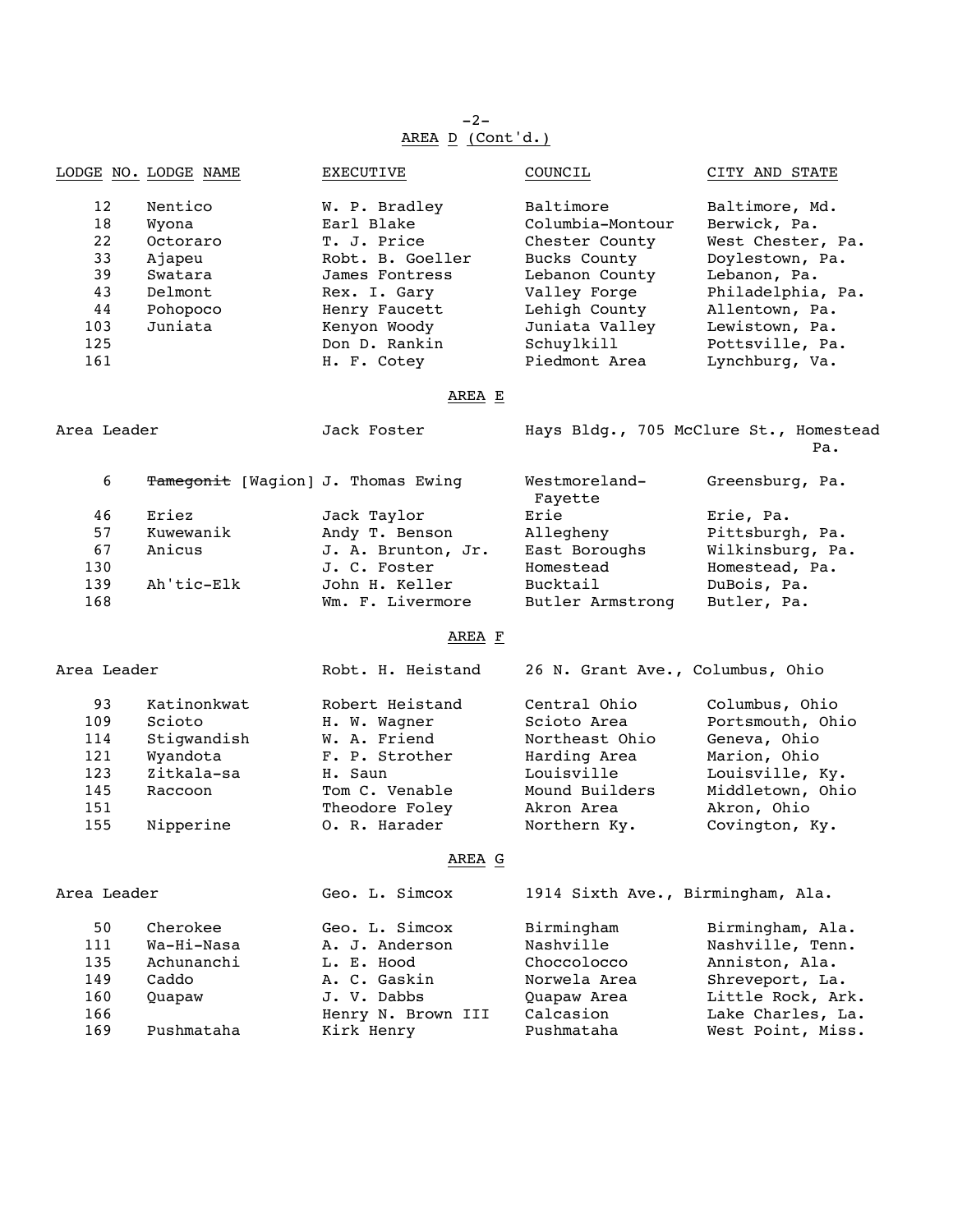## AREA H

| Area Leader          |                      | J. R. Newberry                                                    | 306 Marion Bldg., Augusta, Ga.    |                     |
|----------------------|----------------------|-------------------------------------------------------------------|-----------------------------------|---------------------|
|                      | LODGE NO. LODGE NAME | <b>EXECUTIVE</b>                                                  | COUNCIL                           | CITY & STATE        |
| 70                   | Tali Taktaki         | A. F. Dix                                                         | Greensboro                        | Greensboro, N. C.   |
| 85                   | Seminole             | J. B. Hackney                                                     | Gulf Ridge                        | Tampa, Fla.         |
| 87                   |                      | J. R. Newberry                                                    | Augusta                           | Augusta, Ga.        |
| 104                  | Occoneechee          | Claud Humphreys                                                   | Occoneechee                       | Durham, N. C.       |
| 108                  | Mesquakie            | Victor V. Allen                                                   | Wapsipinicon                      | Waterloo, Iowa      |
| 116                  | Santee               | R. H. MOZO                                                        | Pee Dee Area                      | Florence, S. C.     |
| 117                  | Croatan              | J. J. Sigwald                                                     | East Carolina                     | Wilson, N. C.       |
| 118                  | Wahissa              | W. E. Vaughan-Lloyd                                               | Winston-Salem                     | Winston-Salem, N.C. |
| 119                  | Tomochichi           | Wm. S. Parks                                                      | Chatham Area                      | Savannah, Ga.       |
| 129                  |                      | W. M. Marr                                                        | Atlanta                           | Atlanta, Ga.        |
| 134                  | Tsali                | Alfred W. Allen                                                   | Daniel Boone                      | Ashville, N. C.     |
| 163                  |                      | A. P. Patterson                                                   | Cherokee                          | Reidsville, N. C.   |
|                      |                      | AREA I                                                            |                                   |                     |
| $R_{max}$ $T_{cond}$ |                      | $M_2$ $\rightarrow$ $M_2$ $\rightarrow$ $D_2$ $\rightarrow$ $L_1$ | $224$ E Uurean C+ Ann Archae Migh |                     |

| Area Leader |                | Walter MacPeek  | 324 E. Huron St., Ann Arbor, Mich. |                                       |
|-------------|----------------|-----------------|------------------------------------|---------------------------------------|
| 29          | Chippewa       | H. N. Watson    | Clinton Valley                     | Pontiac, Mich.                        |
| 79          | Jibshe-Wanaqan | M. G. Clark     | Grand Rapids                       | Grand Rapids, Mich.                   |
| 88          | Munhacke       | Walter MacPeek  |                                    | Washtenaw-Livingston Ann Arbor, Mich. |
| 89          | Kepayshowink   | J. H. Saum      | Valley Trails                      | Saginaw, Mich.                        |
| 142         |                | F. J. Geiger    | Pioneer Trails                     | Elkhart, Indiana                      |
| 162         |                | Amos R. Shields | Detroit Area                       | Detroit, Mich.                        |

## AREA J

Area Leader Ernie Schmidt City Hall, Geneva, Ill.

| 7<br>38 | Owasippe       | W. A. McKinney<br>R. E. Gregg | Chicago<br>Prairie | Chicago, Ill.<br>Galesburg, Ill. |
|---------|----------------|-------------------------------|--------------------|----------------------------------|
| 40      | Makajawan      | Clifton G. Speer              | North Shore        | Highland Park, Ill.              |
| 41      | Natokiokan     | Paul Thieme                   | DuPage Area        | Glen Ellyn, Ill.                 |
| 55      | Waukheon       | Herman Brandmiller            | Piankeshaw         | Danville, Ill.                   |
| 65      | Tseyedin       | J. A. Juncker                 | Geo. R. Clark      | New Albany, Ind.                 |
| 75      | Kiskakon       | R. L. VanHorn                 | Anthony Wayne      | Fort Wayne, Ind.                 |
| 81      | Mannaseh       | R. L. Thompson                | East St. Louis     | East St. Louis, Ill.             |
| 92      | Illini         | Leroy E. Allen                | Arrowhead          | Champaign, Ill.                  |
| 94      | Black Hawk     | H. J. Homann                  | Piasa Bird         | Alton, Ill.                      |
| 106     | Wiyapunit      |                               | Aurora Area        | Aurora, Ill.                     |
| 110     | Nissaki        | Raymond J. Donovan            | Pokagon            | Hammond, Ind.                    |
| 116     |                | Geo. W. Bersch                | Kaskaskia          | Belleville, Ill.                 |
| 120     | Chief Shabbona | E. F. Schmidt                 | Chief Shabbona     | Geneva, Ill.                     |
| 122     | Potawattomi    | H. G. Boltz                   | Potawattomi        | Harvey, Ill.                     |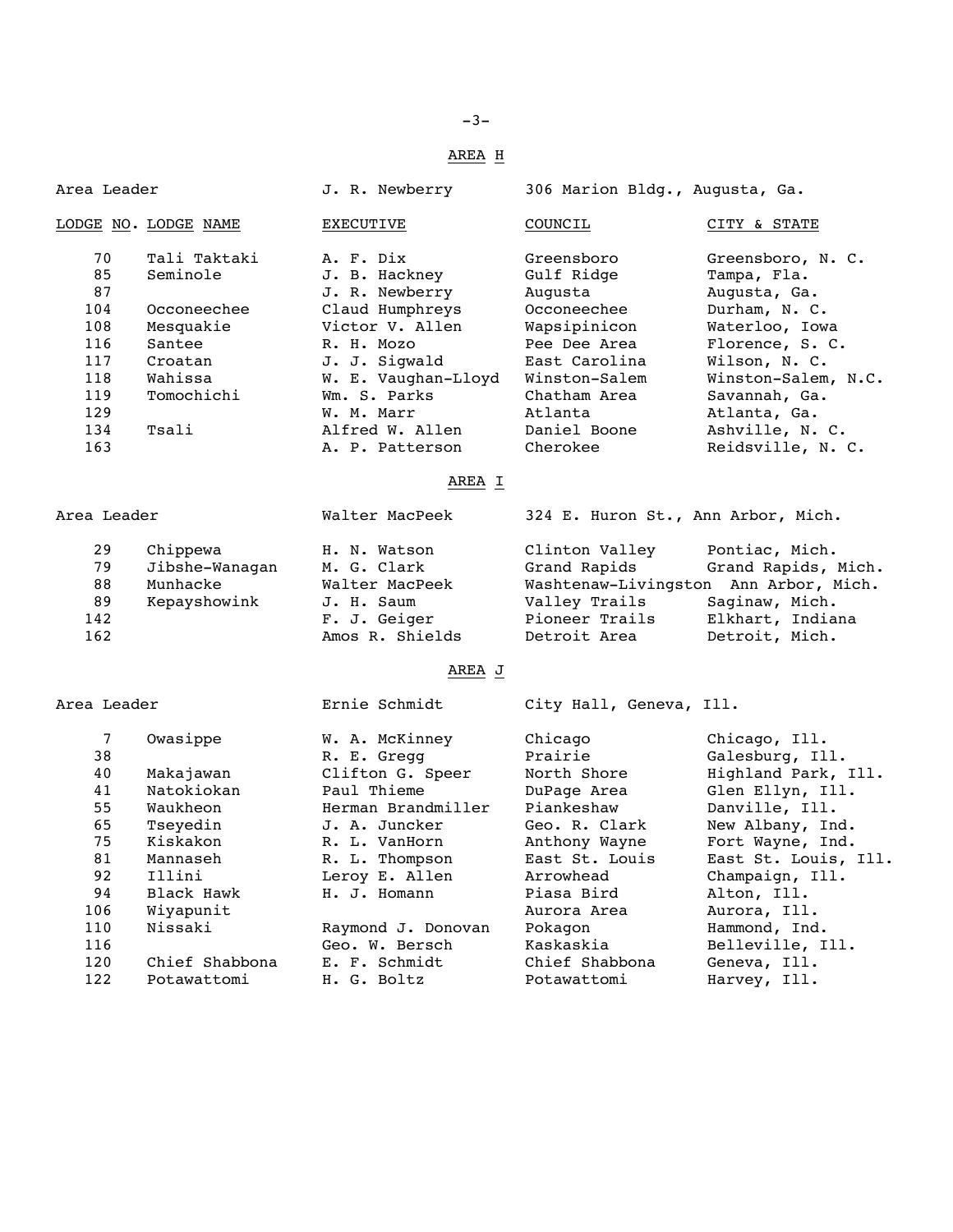# AREA J (Cont'd)

|                          | LODGE NO. LODGE NAME           | EXECUTIVE                                     | COUNCIL                                                             | CITY & STATE                                                                   |
|--------------------------|--------------------------------|-----------------------------------------------|---------------------------------------------------------------------|--------------------------------------------------------------------------------|
| 126<br>128<br>132<br>140 | Cahokia<br>Kickapoo<br>Illinek | Carl McManus<br>P. L. Hesser<br>A. A. Stocker | Cahokia Mound<br>Wabash Valley<br>Abraham Lincoln<br>Blackhawk Area | Granite City, Ill.<br>Terre Haute, Ind.<br>Springfield, Ill.<br>Rockford, Ill. |
| 136                      | Maheengun                      | A. V. Newman                                  | Saukee                                                              | Quincy, Ill.                                                                   |
| 143                      | Kinebo                         | Lloyd Shafer                                  | Starved Rock                                                        | La Salle, Ill.                                                                 |
| 157                      |                                | E. G. Stowell                                 | West Suburban                                                       | La Grange, Ill.                                                                |
| 167                      |                                | O. W. Quickmire                               | Ambraw Wabash Area Olney, Ill.                                      |                                                                                |
| 170                      |                                | R. H. Bracher                                 | Moline Area                                                         | Moline, Ill.                                                                   |
| 173                      | Ojibwa                         | E. L. Wheeler                                 | Harrison Trails                                                     | Lafayette, Ind.                                                                |
|                          |                                | AREA K                                        |                                                                     |                                                                                |
| Area Leader              |                                | Wm. Hoffman                                   | 404 Third St., Wausau, Wis.                                         |                                                                                |
| 61                       | Shaginappi                     | Theo. Shearer                                 | Badger                                                              | Fondulac, Wis.                                                                 |
| 73                       | Sinawa                         | Eugene H. Thornhill                           | Waumegesako                                                         | Manitowoc, Wis.                                                                |
| 96                       | Tomkita Chara                  | Wm. E. Hoffman                                | Samoset                                                             | Wausau, Wis.                                                                   |
| 146                      | Tichora                        | Clayton M. Chatters                           | Four Lakes                                                          | Madison, Wis.                                                                  |
| 152                      | Indian Drum                    | Chas. A. Boyer                                | Scenic Trails                                                       | Traverse City, Mish                                                            |
| 153                      | Oh-Da-Ko-Ta                    | H. A. Gatley                                  | Kenosha County                                                      | Kenosha, Wis.                                                                  |
| 156                      | Northwood Circle               | Jos. E. Prairie                               | Copper County                                                       | Houghton, Mich.                                                                |
|                          |                                | AREA L                                        |                                                                     |                                                                                |
| Area Leader              |                                | A. C. Foster                                  | Chamber of Commerce, Springfield, Mo.                               |                                                                                |
| 42                       | Osage                          | Allen C. Foster                               | Greater Springfield Springfield, Mo.                                |                                                                                |
| 51                       | Shawnee                        | J. D. Wright                                  | St. Louis                                                           | St. Louis, Mo.                                                                 |
| 80                       | Silver Tomahawk                | G. G. Hedrick                                 | Southeast Iowa                                                      | Burlington, Iowa                                                               |
| 91                       | Nih-Ka-Ga-Hah                  | L. A. Burkholder                              | Mo-Kan-Area                                                         | Joplin, Mo.                                                                    |
| 97                       | Cha'Pa                         | Melvin Tudor                                  | Southwest Iowa                                                      | Council Bluffs,<br>Iowa                                                        |
| 100                      | Jonito-Otora                   | Frank H. Chase                                | Southeast Mo.                                                       | Cape Girardeau,                                                                |
| 108                      | Mesquakie                      | Victor V. Allen                               | Wapsipinicon Area                                                   | Waterloo, Iowa                                                                 |
| 147                      | Tamegonit                      | Paul N. Campbell                              | Kaw                                                                 | Kansas City, Kan.                                                              |
|                          |                                | M ה <b>חס</b> ת                               |                                                                     |                                                                                |

### AREA M

| Area Leader |                                   | Carl A. Bryan   | 415 Mammoth Bldg., Shawnee, Okla. |                     |
|-------------|-----------------------------------|-----------------|-----------------------------------|---------------------|
| 35          | Wichita                           | C. H. Peden     | Northwest Tex.                    | Wichita Falls, Tex. |
| 36          | Mitiqwa                           | Walter Gunn     | Beaumont                          | Beaumont, Tex.      |
| 60          | Aina-Topa-Hutsi                   | L. S. Harkey    | Alamo Area                        | San Antonio, Tex.   |
| 62          | Sioux                             | John R. Kane    | Sabine Area                       | Port Arthur, Tex.   |
| 66          | Yah-Tah-Ney-Si-Kess Howard Meyer  |                 | Northern N. M.                    | Albuquerque, N.M.   |
| 72          | Tejas                             | Joe Underwood   | East Texas                        | Tyler, Texas        |
| 78          | Antelope (Berrendo) P. V. Thorson |                 | E. New Mexico                     | Roswell, N. M.      |
| 99          | Tonkawa                           | Lloyd O'Neal    | Capital Area                      | Austin, Tex.        |
| 101         | Mikanakawa                        | L. L. Hotchkiss | Circle Ten                        | Dallas, Tex.        |
| 113         |                                   | M. H. McMasters | Bay Area                          | Galveston, Tex.     |
|             |                                   |                 |                                   |                     |